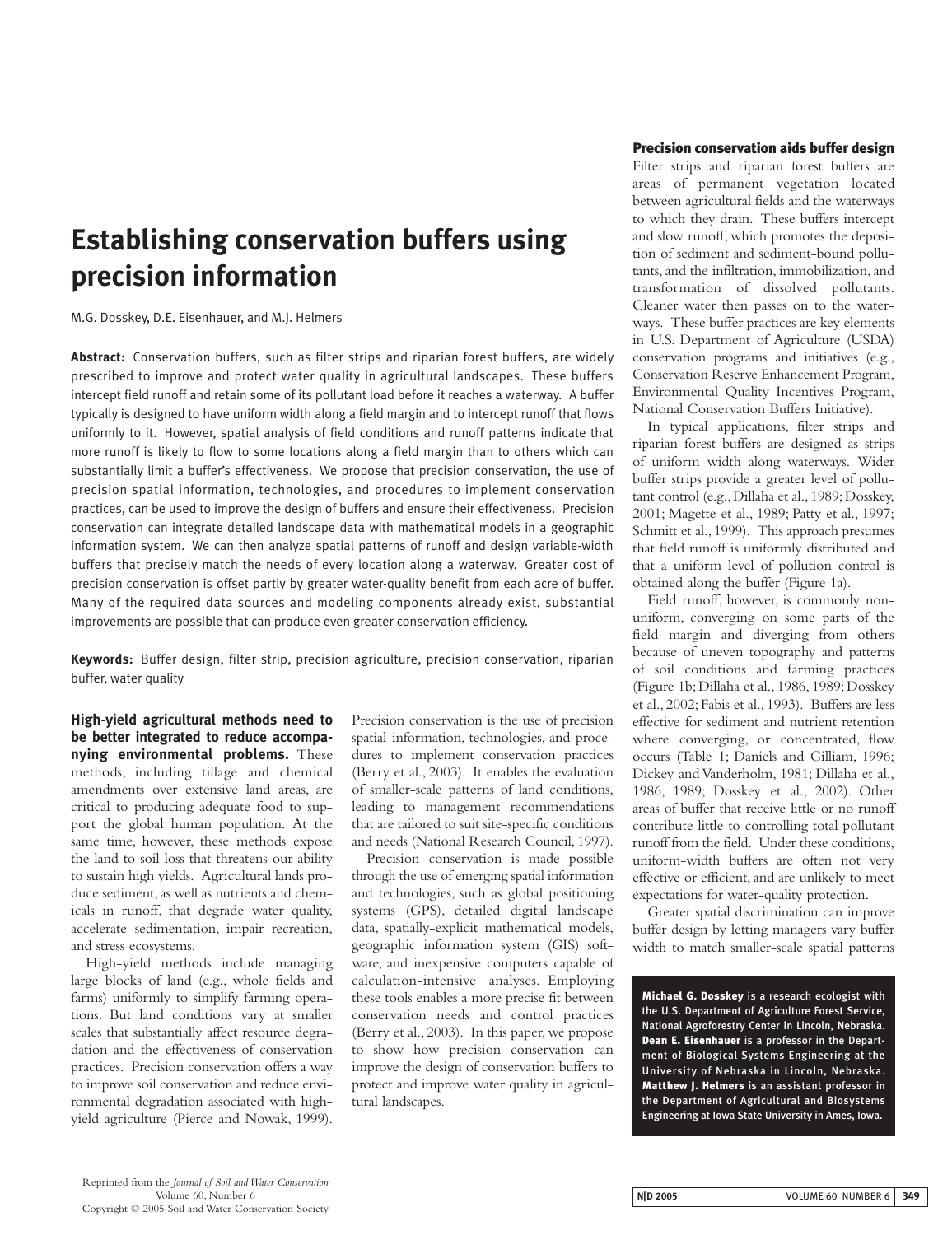## **Figure 1**

Diagrams of crop-field runoff patterns, topographic contours, and alternative buffer designs: (a) uniform runoff flow to a uniform-width buffer; (b) non-uniform runoff flow to a uniform-width buffer; (c) non-uniform runoff areas and the corresponding uniform-width buffer locations to which they flow; (d) non-uniform runoff areas and the corresponding variable-width buffer areas to which they flow. Both (a) and (d) yield an approximately-constant level of pollutant filtering along the entire length of the buffer.



of runoff. Runoff load and flow-direction patterns can be predicted using mathematical models with soils and topographic data. Other models can estimate the size of buffer required to achieve a desired level of control under different input loads. Using these tools, buffers can be located and sized more precisely to match spatial patterns of runoff load along a field margin and achieve a consistent, desired level of control. This precision conservation approach can enhance buffer projects by placing more buffers where there is greater need and by yielding better prediction of effectiveness.

#### **Designing variable-width buffers**

The concept of designing variable-width buffers to match spatially variable input loads has been discussed recently. Bren (1998, 2000) developed a method for use in forested landscapes. That method consists of dividing the length of a waterway into segments and evaluating the buffer needs of each segment separately with the goal of achieving a constant ratio of buffer area to runoff area that drains to it. Dosskey et al. (2002) extended the buffer-area-ratio approach to quantify the level of control and applied it to agricultural landscapes.

As an agriculture-specific buffer design process, this approach has four general steps. 1) Divide the field margin into segments and identify the field area that contributes runoff to each segment; 2) Compute the runoff load from that area; 3) Compute the width of buffer needed to achieve a desired level of control on that load; and 4) Locate on a map the field margin boundary that yields this width from the waterway.

Runoff-contributing areas are usually irregular in shape, especially in rolling topography (Figure 1c). Flow tends toward natural swales in the landscape and away from ridges. This general pattern can be modified by microrelief in the form of furrows and ridges associated with farming operations (Brothers, 2001; Ludwig et al., 1995; Souchere et al., 1998). Two approaches may be suitable for delineating field-margin segments and runoff-contributing areas. In the first, the field margin can be divided into segments of similar length and the topography analyzed to determine the field area that flows to each segment. In the second, large fields can be subdivided into small catchments that flow to identifiable portions of the field margin (Dosskey et al., 2002).

Runoff loads from field areas to individual segments of field margin can be computed using existing models. For example, the Revised Universal Soil Loss Equation (Renard et al., 1997), the Soil Conservation Service (SCS) Curve Number method (USDA-SCS, 1968), and the CREAMS model (Knisel, 1980) are designed to predict water, sediment, and chemical runoff from cultivated fields under varying conditions soil type, slope, field size, farming practices, and climate. The calculations can be simplified by using constant values for soil type, slope, field size, or farming practices that vary within narrow limits. For the climate variable,

**Table 1. Estimated sediment filtration by riparian buffers for uniformly and non-uniformly distributed runoff flow on four farms in southeastern Nebraska. Values were obtained using VFSMOD for a 10-year frequency storm event based on observed flow path, soil, and buffer conditions along 1446 to 2069 m of field margin on each farm (Data from Dosskey et al., 2002).**

|                 |                                | <b>Slope</b> |          | <b>Percent sediment retained</b> |             |
|-----------------|--------------------------------|--------------|----------|----------------------------------|-------------|
| Farm            | <b>Setting</b>                 | <b>Mean</b>  | Range    | <b>Uniform</b>                   | Non-uniform |
| Rogers          | Hills, dryland row crops       | 2.0          | $1-5$    | 99                               | 43          |
| Burr            | Hills, dryland row crops       | 3.8          | $1-9$    | 67                               | 15          |
| ARDC            | Plains, dryland row crops      | 2.3          | $1 - 4$  | 59                               | 23          |
| <b>Hamilton</b> | Plains, furrow-irrigated crops | 2.0          | $1-6$    | 41                               | 34          |
|                 |                                |              | $Mean =$ | 67                               | 29          |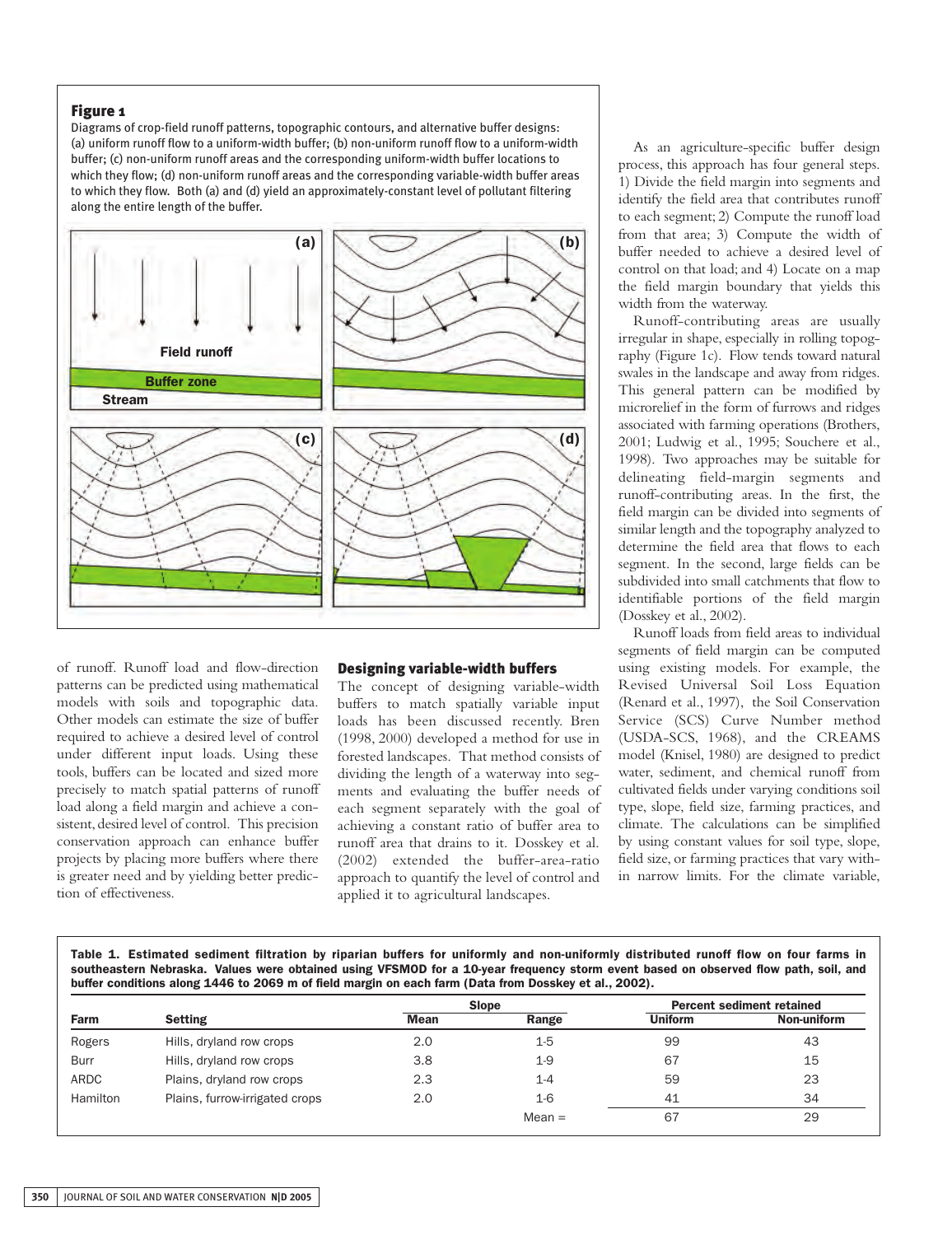calculations should be based on a standard size and type of storm event that is appropriate for a given area. A large model-storm event is recommended for water-quality work since most erosion and pollutant transport occurs during infrequent large storms (Larson et al., 1997). In relatively uniform landscapes where all of the variables are approximately constant, runoff load is directly proportional to size of the runoff area (e.g., Bren, 1998). In complex landscapes, there can be substantial variability from one runoff area to another that must be accounted for in computing runoff load to individual segments of a field margin (Dosskey et al., 2002).

Irregular shape of runoff areas presents some uncertainty for predicting runoff load using some existing models. Some mathematical models assume that runoff occurs from a rectangular field. It is not known how much departure from rectangular can be allowed before estimations of runoff load become seriously over- or under-predicted by these models.

The design width of a buffer depends on the input load, the filtration characteristics of the buffer area, and the desired level of control. For surface runoff, buffer filtration characteristics include slope, permeability of the soil, and surface roughness provided by vegetation and debris. Existing bufferfiltration models, such as the University of Kentucky Sedimentation Model (e.g., Barfield et al., 1979; Hayes et al., 1979) and the Vegetative Filter Strip Model (VFSMOD; Muñoz-Carpena and Parsons, 2000), compute level of control for a given width of buffer, filtration characteristics of the buffer, and input load. These models also can be applied to compute a buffer width that provides a desired level of control. For example, Dosskey et al. (2002) used VFSMOD to generate a function for sediment-trapping efficiency (i.e., percent of input load retained in the buffer) based on the ratio of buffer area to field runoff area (Figure 2). Using such a function, buffer width can be determined by applying this buffer area along a predetermined length of field margin for a runoff area. A different function may be needed for fields or farms where there are substantial differences in soil type, slope, and slope length conditions (Figure 2; Dosskey et al., 2002). This approach improves on the work of Bren (1998), since it accounts for a greater number of variables and provides a quantitative estimate of level of control. This modification of

# **Figure 2**

Relationship between sediment trapping efficiency (i.e., percent of input load retained by the buffer) and buffer-area ratio developed using VFSMOD for conditions on four farms in southeastern Nebraska. Buffer-area ratio = (Buffer area / field runoff area). (Figure from Dosskey et al., 2002.)



an existing model can be used to determine the design width needed for each buffer segment to provide a constant level of control along a field margin, where runoff load can vary from segment to segment (Figure 1d).

After determining design widths for all segments of buffer, it is necessary to identify on a map the location of the field margin boundary that will yield buffers of appropriate widths for all segments. An accurate map showing the precise location of the adjacent waterway is required. The resulting field margin boundary can be quite uneven from one segment to another, especially in rolling topography (Figure 1d). Abrupt boundary transitions between buffer segments can be smoothed, but smoothing should avoid reducing buffer width in locations where heavier runoff loads occur.

# **Variable-width buffer design by precision conservation**

Analysis, modeling, and mapping can all be conducted within GIS software on commonly available computers. Many of the required data layers and digital technologies already exist for applying a precision conservation approach to the design of filter strips and riparian forest buffers (Figure 3). Topographic information is crucial for identifying runoff-contributing areas and for calculating field runoff load and buffer filtration capability. Digital topographic maps based on digital elevation models are becoming commonly available. Terrain analysis models can use digital elevation model-based topography to identify runoff-contributing areas and calculate slopes for use in field-runoff and bufferfiltration models.

The level of topographic accuracy, however, can be important for obtaining an accurate terrain analysis. In one comparison (Brothers, 2001), estimates of runoff-contributing area to a segment of existing filter strip ranged from 0.94 ha (2.3 ac) using a U.S. Geological Survey 30-m digital elevation model to 5.66 ha (14.0 ac) based on a laser survey of the field (Table 2). If the filter strip had been designed using the 30-m digital elevation model, it would be undersized because the input load would be greatly underestimated. Further analysis used the 30-m digital elevation model in conjunction with a statistical technique that accounts for microrelief associated with row crop direction. This technique yielded a runoff area of 2.97 ha (7.4 ac), suggesting that statistical procedures may help overcome some of the inaccuracy associated with using coarse topographic data. These results also demonstrate the high degree of sensitivity of flow patterns to macro- and micro-topography.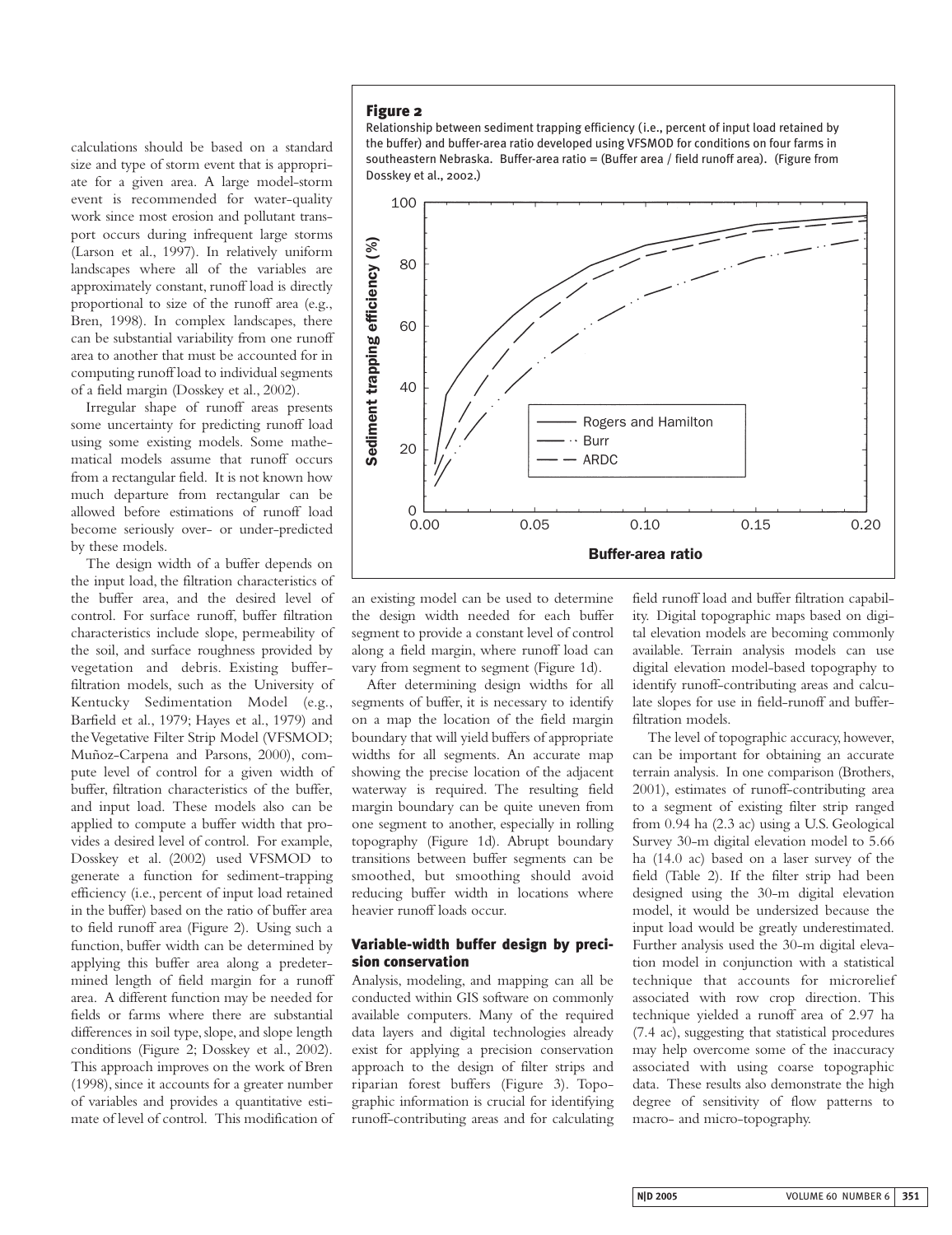# **Figure 3**

Precision buffer design using a GIS framework. Steps 1-3 integrate site condition data and mathematical models to develop estimates for buffer width for each segment of field margin. Step 4 compares those results with stream location to produce a map containing the location of the designed field margin-buffer boundary.



A major source of inaccuracy in published topographic data is recent change in field relief. For example, land-shaping operations and drainage improvements can result in large changes in farm and field runoff patterns (Dosskey et al., 2003). Furthermore, microrelief patterns caused by tillage and planting direction can change substantially from year to year. Extensive modification of the topography of fields and buffer zones may then render some sources of even recent elevation data obsolete.

Soil surveys available from the USDA Natural Resources Conservation Service can provide soil data useful for estimating runoff load and buffer filtration. Soil-survey data is now available in digital spreadsheets (e.g., STATSGO, SSURGO; USDA, 1994). Corresponding digital maps of soil map units that integrate with GIS are also available for most states in the SSURGO database. Before applying soil-survey information to buffer design along individual fields, however, it is important to verify soil and slope descriptions and map unit boundaries. In some instances, substantial soil erosion, land shaping, or other soil disturbance have occurred since the survey was conducted and important field runoff and buffer filtration characteristics have changed.

An accurate map of waterway location is needed to convert buffer-width determinations into a location of the buffer/fieldmargin boundary. A recent geo-referenced, digital aerial photograph is probably the best way to determine waterway location. Many published stream-network maps are probably too inaccurate to be useful (Walker and Willgoose, 1999). The maps may be based

on analysis of low-precision topographic data (McMaster, 2002) and/or may not identify man-made modifications to topography, channel locations, and other drainage features. Once a geo-referenced boundary is located on a map, a GPS can be used to find and follow that location on the ground, thus identifying where buffer vegetation should be installed.

Precision conservation creates an opportunity for optimizing buffers with other conservation practices. The design width of a buffer can be reduced by instituting other practices in the field that reduce runoff load and disperse its flow to the field margin. If a buffer is designed in concert with in-field conservation practices, a manager has some flexibility to find a balance between in-field and buffer practices that better suits the need of an individual landowner. Precision conservation facilitates such optimization by assembling the required tools in a computer platform that can perform the numerous computations required to conduct optimization analyses.

## **Limitations and other considerations**

The precision-conservation approach that we propose does not strictly conform to USDA standards for filter strip and riparian forest buffer practices. Those standards require that concentrated runoff flow be dispersed by other means before a filter strip or riparian forest buffer is appropriate. In contrast, we propose the buffer *itself* be designed to address concentrated runoff flow by varying its width to match uneven patterns of runoff along a field margin. This alternative approach is made possible by the technologies that underpin precision conservation.

**Table 2. Estimated area of field draining to a filter strip using three different topographic data sources and one topographic source combined with statistical evaluation that accounted for row crop ridge and furrow direction. The field area sloped toward the east and north at 0.4 to 4.2 percent, crop rows ran south to north, and the buffer was located on the north side of the field. (Data from Brothers, 2001).**

| Data source                                         | <b>Vertical</b><br>accuracy (m) | Area of field draining<br>to the filter strip (ha) |
|-----------------------------------------------------|---------------------------------|----------------------------------------------------|
| Laser survey                                        | $+/- 0.08$                      | 5.66                                               |
| SCS <sup>*</sup> contour map                        | $+/- 0.15$                      | 3.87                                               |
| $USGS^{\dagger}$ 30m DEM $^*$                       | $+/- 1.5$                       | 0.94                                               |
| USGS 30m DEM combined with<br>discriminant analysis |                                 | 2.97                                               |
| * Soil Conservation Service                         |                                 |                                                    |
| <sup>†</sup> U.S. Geological Survey                 |                                 |                                                    |
| <sup>†</sup> Digital elevation model                |                                 |                                                    |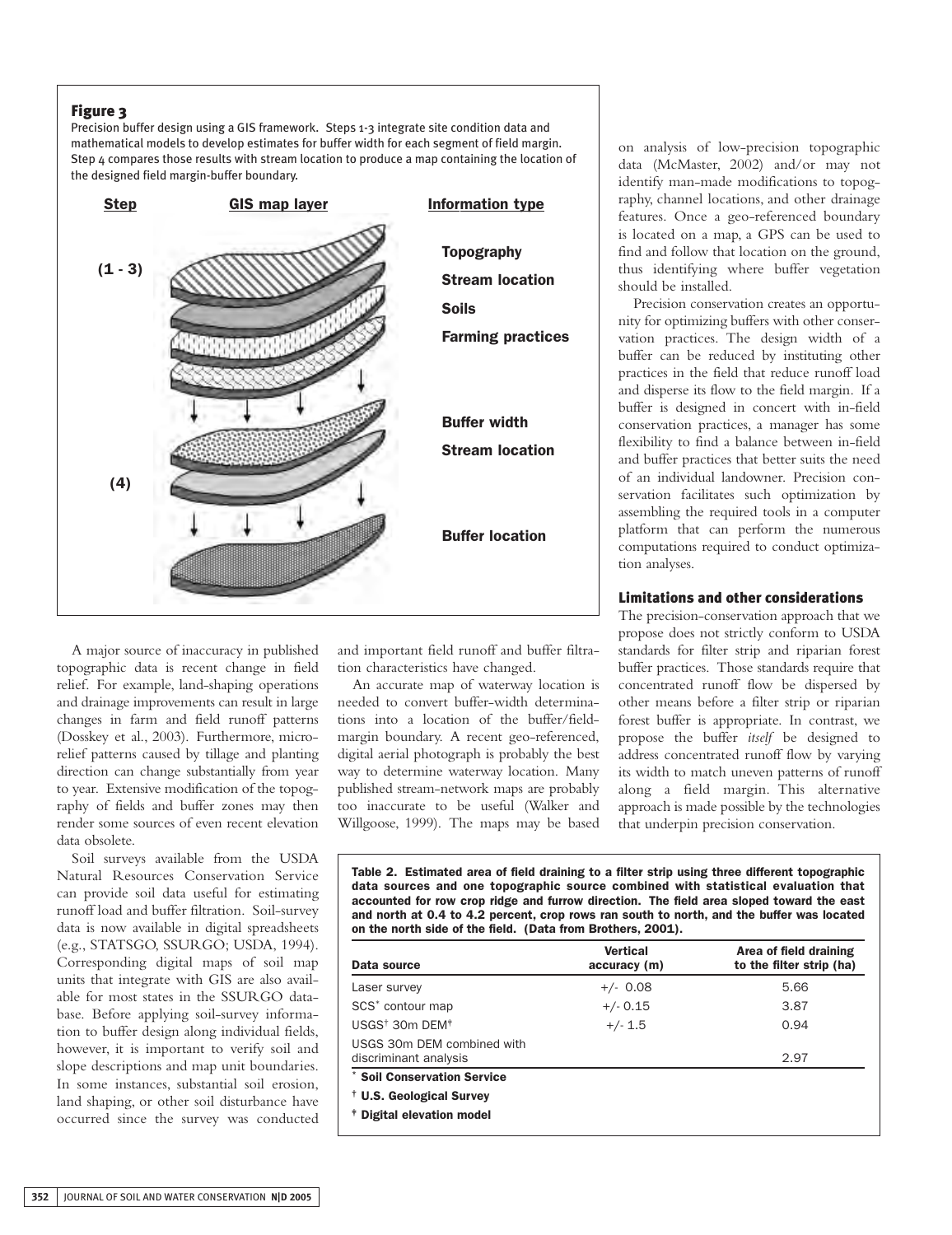The precision-conservation approach to buffer design is relatively expensive compared to the current USDA approach. Computers, digital data sets, analytical software, and GPS equipment required to conduct the precision-conservation approach add substantial cost to the design process.

On the other hand, the high cost of conducting precision conservation can be offset by 1) reduced or eliminated costs of additional practices to disperse concentrated-runoff flow; 2) reduced cost of installing buffers by requiring less total area of land in buffer to achieve the same level of waterquality benefit; 3) reduced maintenance costs associated with removing uneven sediment buildup by getting better distribution of trapped sediment along the buffer zone; and finally 4) reduced societal costs associated with better control and prediction of water quality.

Other economic efficiencies can be obtained by spreading the costs of precisionconservation equipment and software over a broader range of applications and larger areas. The same tools can be used to design and locate in-field buffers, flow-dispersion structures, and other erosion- and runoff-control practices. Furthermore, these tools are the same ones used for conducting precision agriculture (Pierce and Nowak, 1999). Precision conservation can also be used to design buffers on pasture lands and other livestock areas, although models that predict microbe trapping by buffers have not yet been developed. On the whole, buffer design by precision conservation may not be economical for individual smaller farms. It is more likely to be adopted by larger farms and cooperatives already engaged in precision agriculture, or to protect waterways that have particularly high value.

The wavy field margin that can result from buffer design using precision conservation represents another potential drawback. Wavy margins are more difficult to farm against than straight margins, so farmers may avoid adopting the precision-conservation approach in favor of the convenience of rectangular field geometry. Under these circumstances, in-field conservation practices may be required to disperse concentrated flows and create uniform runoff.

## **Future advances in precision conservation**

While the basic components already exist

for applying precision conservation to buffer design, substantial improvements are possible that can produce even more effective and area-efficient designs and facilitate the use of a precision-conservation approach. A particularly important and challenging problem to address is the availability of sufficiently-accurate topographic data. Commonly available data sources such as 30-m digital elevation models provide a starting point, but more accurate data can yield much better results for describing critical surface-runoff patterns. Researchers have warned of accuracy limitations of digital elevation models as sources of spatial information for modeling hydrologic patterns (Walker and Willgoose,1999;Wolock and Price, 1994).

Techniques must also be developed to better address spatial patterns of pollutant filtering from shallow groundwater. In some landscapes, groundwater flow may be the dominant pathway of pollutant transport from fields to streams (Lowrance et al., 1997). There is a dearth of information on which to base width recommendations for filtering pollutants from shallow groundwater. Spatial patterns of groundwater flow to streams has been shown to be highly variable (Bosch et al., 1994, 1996; Cooper, 1990; Haycock and Burt, 1993; Lowrance et al., 1997) and difficult to identify accurately. For lack of direct information, land elevation data might be used to indicate slope of the groundwater surface, but this approach may not be very accurate. Also, the magnitude and spatial variability of subsoil permeability and geologic materials also must be known to determine groundwater flow patterns and rates (Vidon and Hill, 2004). This general lack of detailed subsurface information prevents accurate description of spatial patterns of groundwater-runoff areas and loads to field margins. For locations where adequate subsurface information is available, a buffer filtration model, the Riparian Ecosystem Management Model, has been developed to compute pollutant filtration from groundwater (Lowrance et al., 2000).

Finally, the operational convenience of precision technologies must improve. The basic components for a precision approach to buffer design must be closely integrated into an easy-to-use information and analysis system. Greater operational convenience will come from integrating data-layer acquisition, predictive modeling, and map generation seamlessly into a GIS platform. At this time,

these basic components are being developed independently and, generally, without a coordinated goal.

## **Summary and Conclusion**

Capabilities now exist to increase the precision with which water-quality buffers are designed and established. Precision conservation enables the design and placement of variable-width buffers that match spatiallyvariable runoff loads at the field scale. Data sets and modeling components are currently available that would support a precisionconservation approach to buffer design. Many improvements that would enhance operational convenience and improve design accuracy are possible, and needed. A precision-conservation approach can enhance buffer projects by placing more buffer where there is greater need and by yielding better predictions of their effectiveness.

#### **Acknowledgement**

Financial support for this work was provided in part by the U.S. Department of Agriculture (USDA) Forest Service National Agroforestry Center, USDA-CSREES Integrated Research, Education, and Extension Competitive Grants Program, and the USDA National Needs Fellowship Program. This paper is a contribution of the University of Nebraska Agricultural Research Division, Journal Series No.14622.

#### **References Cited**

- Barfield, B.J., E.W.Tollner, and J.C. Hayes. 1979. Filtration of sediment by simulated vegetation. I. Steady-state flow with homogeneous sediment.Transactions of the ASAE 22:540-545, 548.
- Berry, J.K., J.A. Delgado, R. Khosla, and F.J. Pierce. 2003. Precision conservation for environmental sustainability. Journal of Soil and Water Conservation 58(6):332-339.
- Bosch, D.D., R.K. Hubbard, L.T.West, and R.R. Lowrance. 1994. Subsurface flow patterns in a riparian buffer system.Transactions of the ASAE 37:1783-1790.
- Bosch, D.D., J.M. Sheridan, and R.R. Lowrance. 1996. Hydraulic gradients and flow rates of a shallow coastal plain aquifer in a forested riparian buffer. Transactions of the ASAE 39:865-871.
- Bren, L.J. 1998.The geometry of a constant buffer-loading design method for humid watersheds. Forest Ecology and Management 110:113-125.
- Bren, L.J. 2000.A case study in the use of threshold measures of hydraulic loading in the design of stream buffer strips. Forest Ecology and Management 132:243-257.
- Brothers,J.M. 2001. Riparian buffer planning and assessment considering topographic accuracy and microrelief. M.Sc. Thesis. Department of Biological Systems Engineering, University of Nebraska, Lincoln.
- Cooper, A.B. 1990. Nitrate depletion in the riparian zone and stream channel of a small headwater catchment. Hydrobiologia 202:13-26.